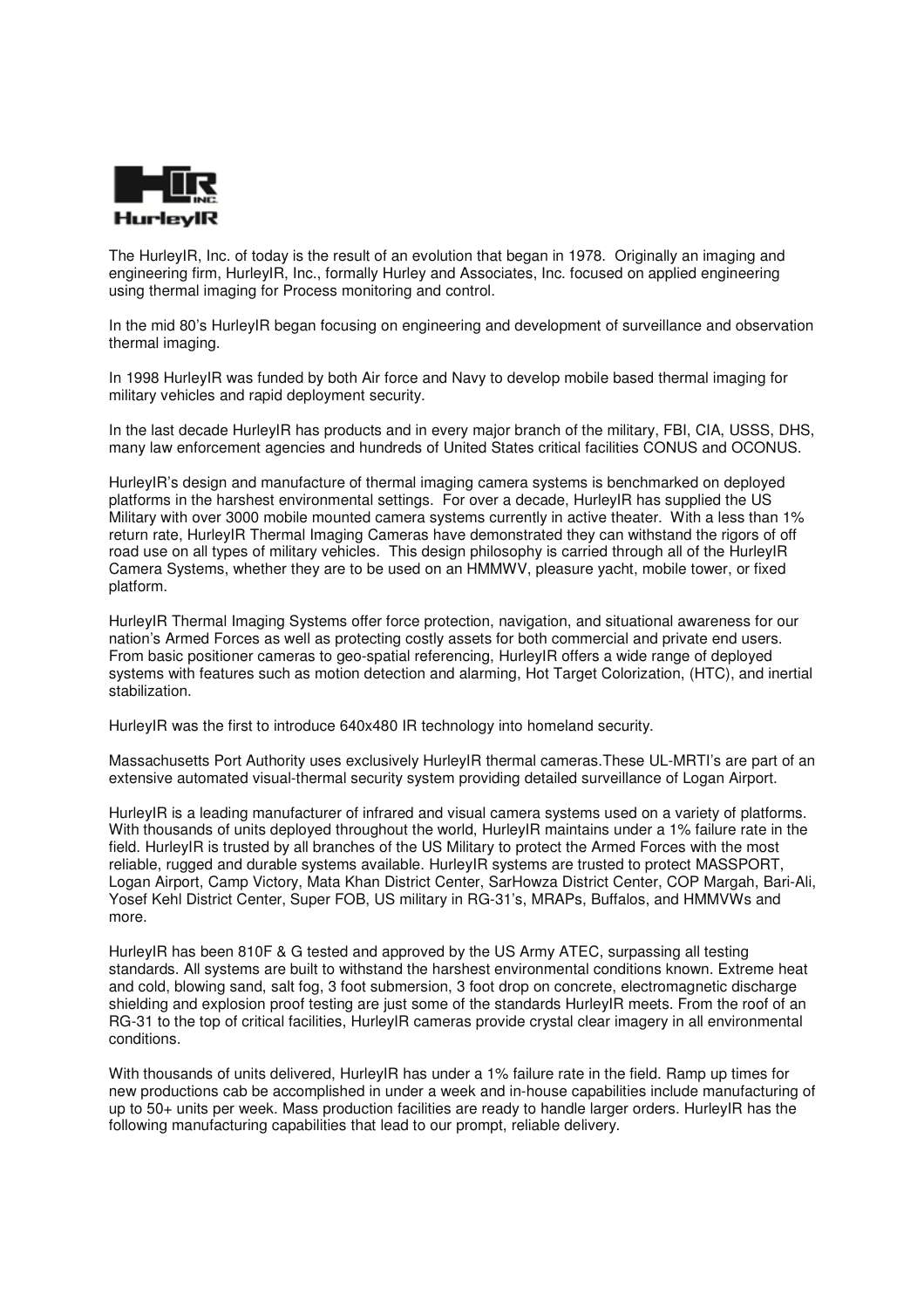- Latest Machine Strategies that provide high quality products
- We work with many materials to accommodate our customers' needs
- On-Site inspection staff
- Inspections reports
- Qualified Inspection Processes
- Access to ISO 9000 facilities
- All systems built to MIL-STD-810F/G
- In-house PHD's with multiple specialties including electrical, mechanical, code & software
- Military approved Quality Assurance Process
- Military approved RFID labeling system
- NSN/DLA approved packaging and shipping system
- Electronic Inventory and Shipping Tracking System

## **Custom Engineering:**

Purchasing a custom sensor solution can be difficult when limited to existing models of cameras and accessory equipment. HurleyIR understands that your needs are unique, and we can help you build the configuration that is best for you. HurleyIR can help you design a customized solution to fit your requirements and guide you on the best options.

HurleyIR builds custom camera solutions for specific customer requirements and applications. Each solution is designed to maximize ease of operator use, durability, and reliability. All HurleyIR systems are tested and certified to factory specifications and military standards.

- Custom solutions can be designed to protect your business, airport, port, building, or FOB
- HurleyIR has developed systems to accommodate many of the most commonly used controllers, protocols, DVR's, and head end units
- Customization can range from small modifications of existing HurleyIR models, to completely custom, application-specific units

Past customization projects have included:

- Converting power in systems to become more self-sufficient (i.e. solar)
- Adding additional sensors such as GPS, Night Vision, Laser Range Finders, and Laser Designators/Illuminators
- Custom hardware & software for Medical Cameras
- Custom vehicle mounts and mast integration
- Baja Racing Cameras
- Super Sensitive Detector Integration for Scientific Applications
- Full Site Survey & Design Consultation Worldwide

HurleyIR manufactures Camera solutions to meet any specialized requirement. Common applications for our products include:

- State and Federal Security Systems
- Law Enforcement Agencies, Vessel and Vehicle Mounted
- Rapid Deployment for Military
- Fully Self Sustaining Power Solutions
- Vehicle Integration
- Airport Perimeter Security
- US & International Border Protection
- Base Security